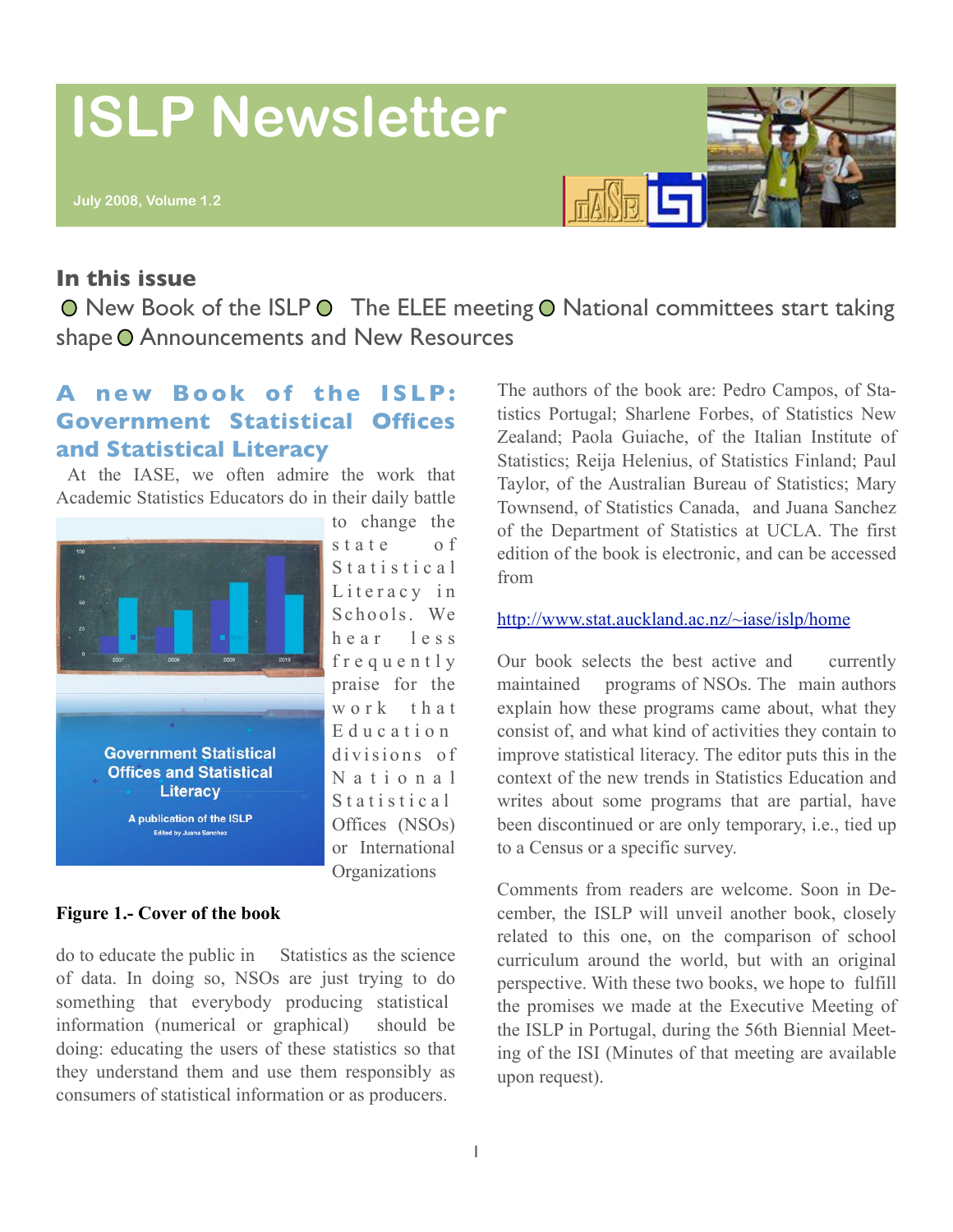**Hispanic and Portuguese Statistics Educators gather in Monterrey, Mexico, to talk about the statistics education of teachers in Latin America: the ELEE meeting.** 



**From left to right: Teresita Teran (Argentina); Lisbeth Cordani (Brasil); Armando Albert (Mexico); Carmen Batanero (Spain); Ernesto Sanchez, Mexico; Carolina Carvalho (Portugal) and Olga Escudero (Mexico), all opening the ELEE meeting.** 

ELEE stands for "Encuentro Latinoamericano de Educacion Estadistica," or "Latin American Meeting on Statistics Education." This meeting followed the joint ICMI/IASE gathering with the same theme, and was focused on the problems in training teachers in Latin American countries, which include every country south of the United States. The language was Portuguese and Spanish.

The organizers of this meeting were Carmen Batanero, past president of the IASE and Cileda Coutinho, from Brasil, in cooperation with the local organizers of the ICMI/IASE conference.

The presentations and posters in this meeting reflected the state of research on the statistical

education of teachers in this area of the world. Most participants were directly involved in the Education of teachers and had plenty of experiments and observational studies to illustrate how teachers think and teach Statistics. Along the way, many of the presenters unveiled new resources. It was refreshing to see that new pedagogical resources are being developed in Brasil using the free software R. For more information on this meeting, visit [http://www.ugr.es/~icmi/iase\\_study/Encuentro.htm](http://www.ugr.es/~icmi/iase_study/Encuentro.htm)

We thank the organizers for inviting the ISLP to introduce the project to this audience. We have to say that the number of new people met and the new resources and research learned was a gift that we will always remember, with the new ISLP board members we have gained.



## **1st International Statistical Literacy Competition of the ISLP: National Committees start Planning the National Phase**

The next phase of the Competition will be the national phase, where countries will choose the national representative among those selected in the first eliminatory round. Self-organized national committees will decide half of the questions and will manage this second phase. Two of these committees have already been formed

Italian Committee, organized by Committee representative Maria Gabriella Ottaviani, Stefania Mignani, Paola Giacché, Laura Terzera; with Paola Monari and Donata Marasini.

Portuguese Committee: Maria Manuel da Silva Nascimento, Pedro Campos, Jaime Carvalho e Silva, Maria Eugénia da Graça Martins , Emilia Oliveira and Jose Alexandre dos Santos Vaz Martin.